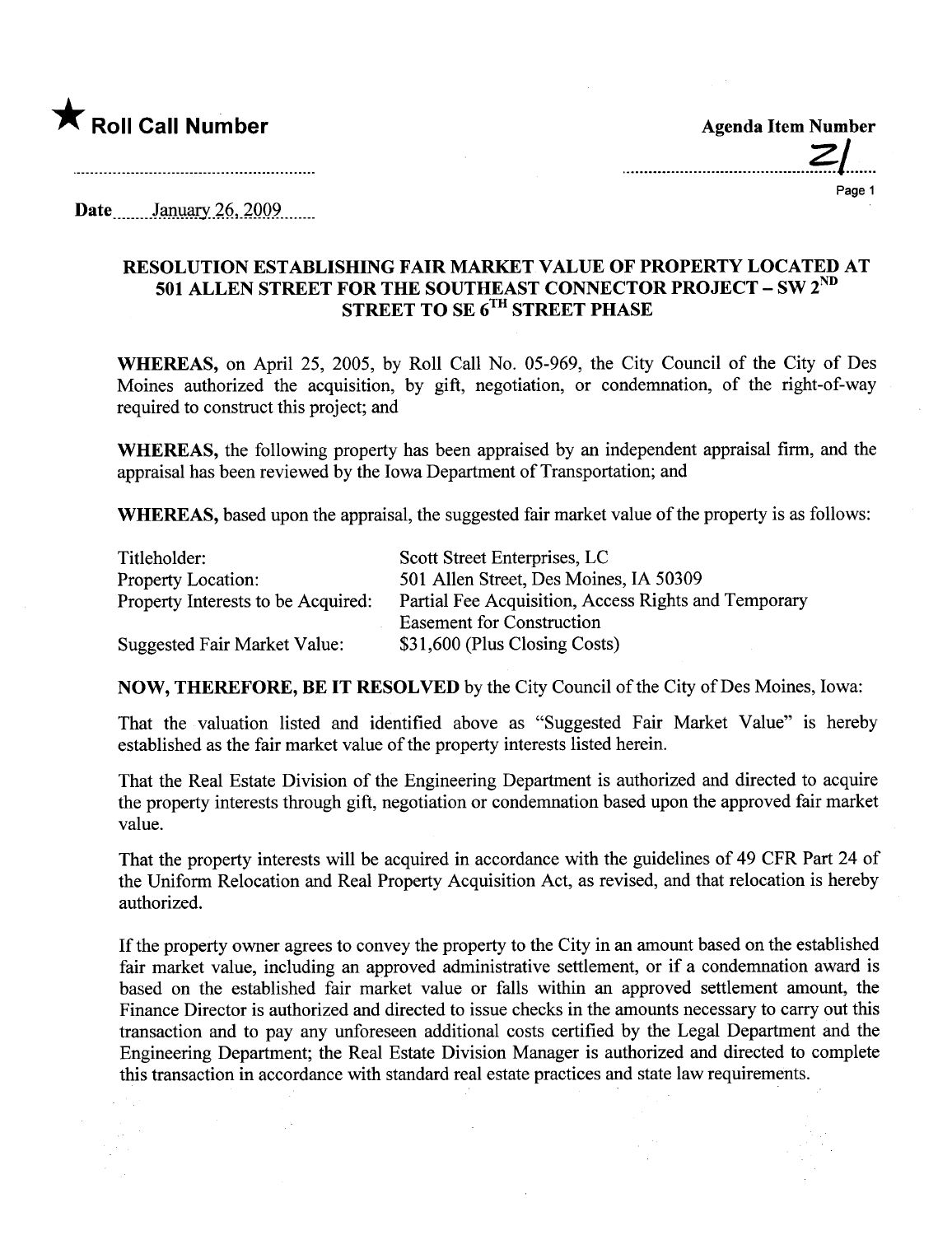

Date January 26, 2009

That the Real Estate Division of the Engineering Department is directed to obtain the Legal Department's review and approval of all closing documents prior to closing.

That the City Clerk is hereby authorized and directed to endorse upon the Real Estate documents listed above the approval and acceptance of this Council, the Mayor is authorized and directed to sign all necessary real estate documents, and the City Clerk is further authorized and directed to deliver the aforementioned documents to the Real Estate Division Manager, who shall proceed to closing in accordance with standard real estate practices.

That the Real Estate Division Manager is hereby authorized and directed to execute Maintain Vacancy Agreements and Rental Agreements, if necessary.

(Council Communication No. 09- $O\P$ )

Moved by to adopt.

APPROVED AS TO FORM:

Glenna K. Frank

Assistant City Attorney

| <b>COUNCIL ACTION</b> | <b>YEAS</b> | <b>NAYS</b> | <b>PASS</b> | <b>ABSENT</b>   | <b>CERTIFICATE</b>                                                                                                                                     |
|-----------------------|-------------|-------------|-------------|-----------------|--------------------------------------------------------------------------------------------------------------------------------------------------------|
| <b>COWNIE</b>         |             |             |             |                 |                                                                                                                                                        |
| <b>COLEMAN</b>        |             |             |             |                 | I, DIANE RAUH, City Clerk of said City hereby                                                                                                          |
| <b>HENSLEY</b>        |             |             |             |                 | certify that at a meeting of the City Council of<br>said City of Des Moines, held on the above date,<br>among other proceedings the above was adopted. |
| <b>KIERNAN</b>        |             |             |             |                 |                                                                                                                                                        |
| <b>MAHAFFEY</b>       |             |             |             |                 |                                                                                                                                                        |
| <b>MEYER</b>          |             |             |             |                 | IN WITNESS WHEREOF, I have hereunto set my                                                                                                             |
| <b>VLASSIS</b>        |             |             |             |                 | hand and affixed my seal the day and year first<br>above written.                                                                                      |
| <b>TOTAL</b>          |             |             |             |                 |                                                                                                                                                        |
| <b>MOTION CARRIED</b> |             |             |             | <b>APPROVED</b> |                                                                                                                                                        |
|                       |             |             |             | Mayor           | City Clerk                                                                                                                                             |